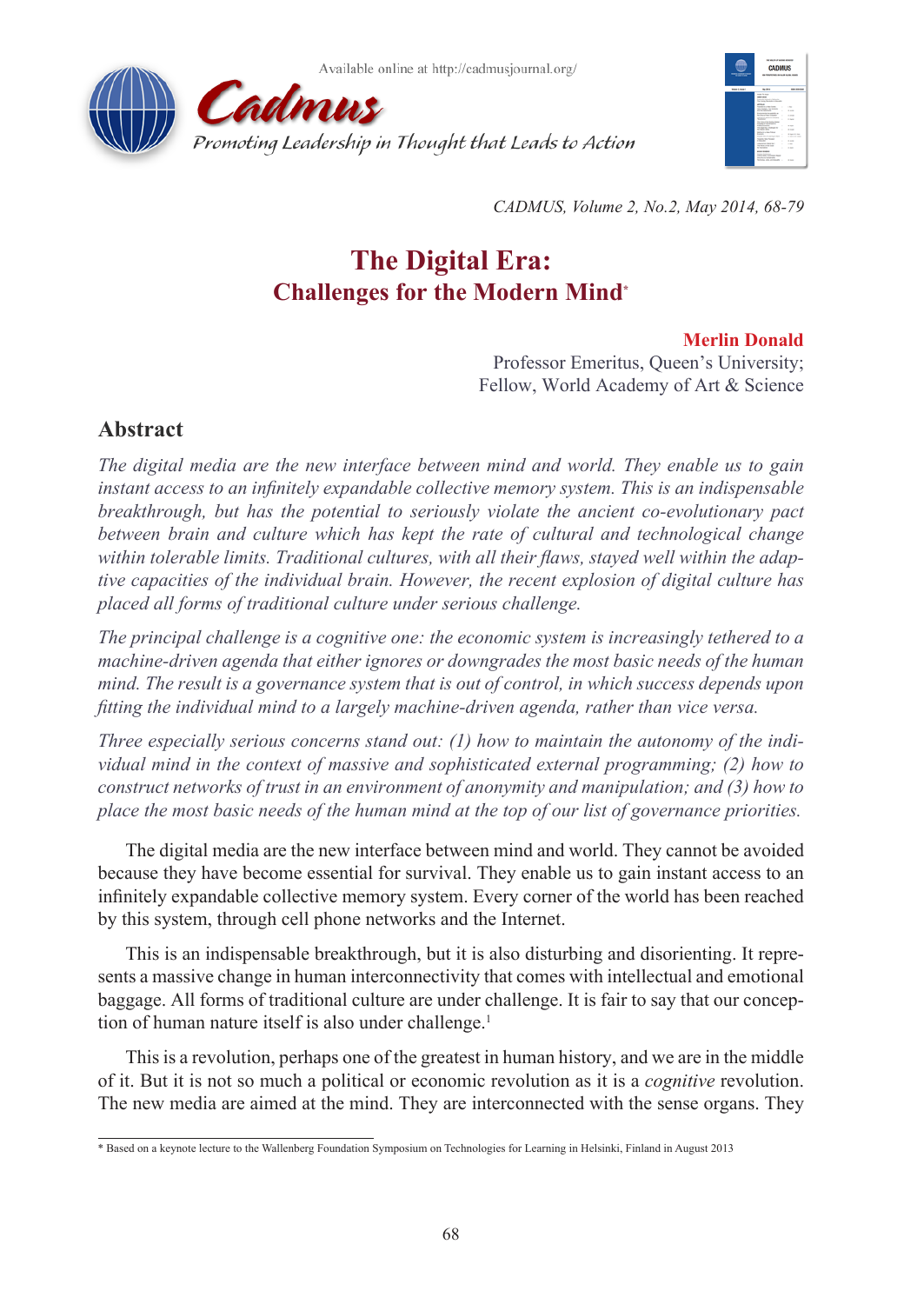aim their sophisticated, carefully engineered messages directly at the memory systems of the brain. They actually restructure memory, changing both the storage and retrieval systems we depend upon, and they are addressed directly to the source of our experience, and aimed at consciousness itself.

Moreover, the digital media are omnipresent. The old religions and ideologies enforced influence by means of daily rituals, sermons of an hour or so once a week, and in small numbers of books and pamphlets, but their available means of influencing people were very limited besides the tools available to the new media. For much of humanity today, the media are present every hour of the day, in the bedroom, living room, and boardroom; on screens in subway stations, airports, and store windows; on buses and automobiles; and in schoolrooms and offices. Smartphones are in our pockets; laptops and tablets are in our briefcases and backpacks. Wearable devices are already appearing, and we are soon going to see flexible new micro-devices insinuated into the fabric of our bodies and clothes.

Politicians are using the new media for self-promotion, rather than seeing them as a serious challenge that might require a major adjustment to our political system. Educators are being forced to reconsider what they should be doing with the new media, but they have no visible plan at this point, at least none that is not tainted by self-interest, whether in the massive revenue-generation opportunities afforded by Massive Open Online Courses (MOOCs), or in fundraising and personal careerism.

The revolution has just begun, and counter-revolutions are inevitable. We should not be surprised if reactionary movements gain momentum. The new media are a central component in the rewiring of human society by machines, and the replacement of human work with robots that comply more easily with highly centralized systems of control. There will inevitably be pressure to decentralize control, in such phenomena as hacking, leaks, whistleblowing, and deliberately decentralizing Internet projects like Wikipedia. But there is also continuing pressure to privatize and monetize every aspect of the Internet, and bring it under corporate control.

### **1. Finding Context**

If this is a period of cognitive revolution, it follows that cognitive science should have something useful to say about its significance. At the very least, what we know about the mind should be able to provide some context that might make the new media, and digital culture, more intelligible. A coherent theoretical framework might help us think more clearly about what these radical new technologies are doing to our minds, what this implies for the way we run the human world, and what we should expect of ourselves.

A massive cognitive revolution also implies an equally massive cultural revolution. Cognition and culture have been locked into a symbiosis for a very long time and, given the nature of the new technologies coming down the line, that relationship is leading toward a major cultural shift on a global scale: the importance of knowledge stored in the brains of individuals is shrinking, relative to the size of our communal knowledge bank. Where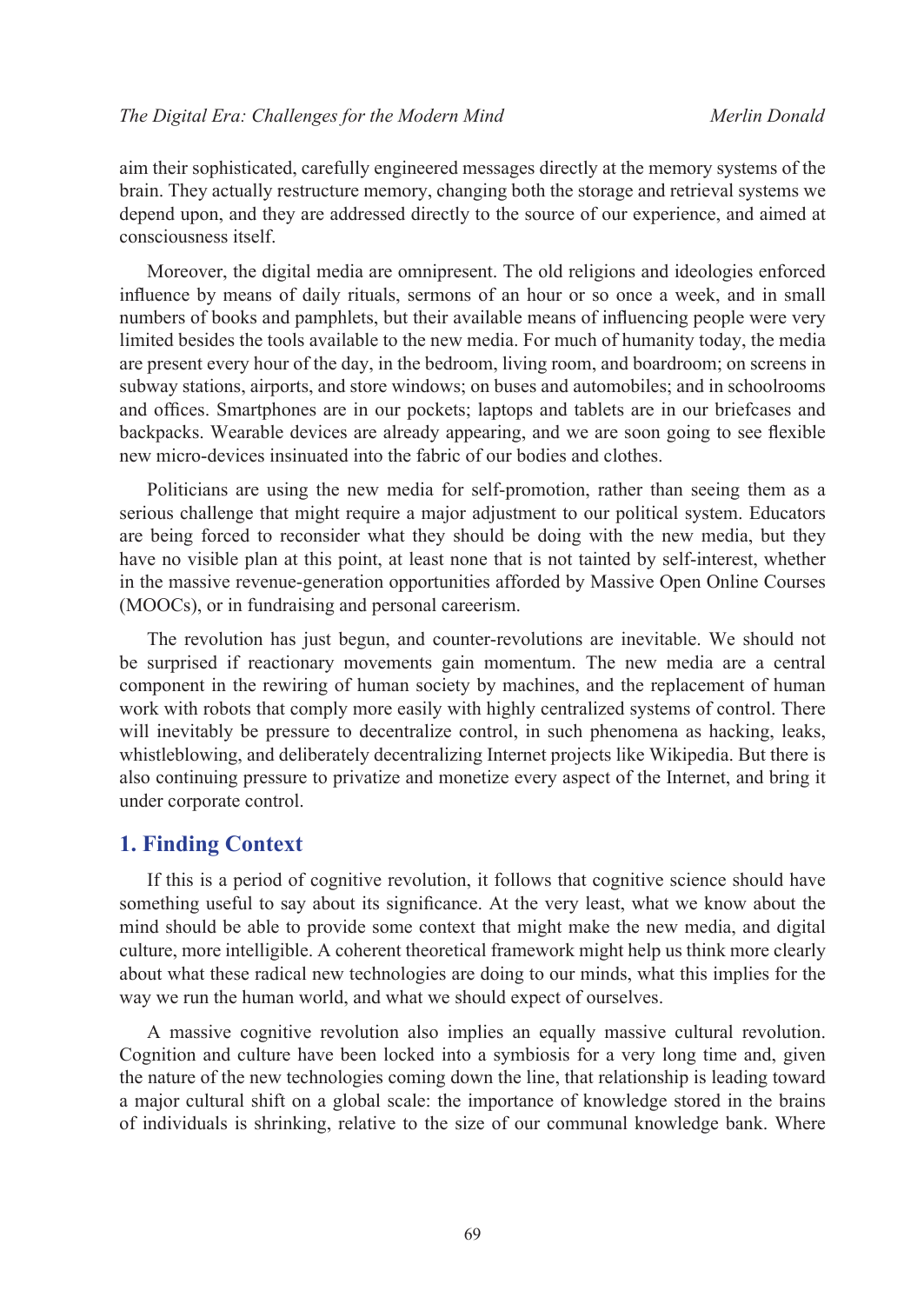individuals once held most of our collective knowledge in personal memory, knowledge is now overwhelmingly stored in new media, outside our biological systems.

Our minds and brains are living evidence of where we started the human journey: as animals living in the wild. Distant human ancestors evolved from African primates during the Miocene era, five million years ago, and this is evident in our anatomy; we are still very much cast in the primate mold. Our vision, hearing and basic emotional repertoires greatly resemble those of Great Apes. Human intelligence is somewhat more evolved than that of our ape relatives, but we should not exaggerate the size of the cognitive gap. Collectively, we may be very clever and able to achieve remarkable things; but individually, and especially when isolated from society, we are quite limited creatures. This applies even to our so-called geniuses, most of whom are more a product of their historical situation than they might like to admit.

Our particular subspecies of humanity has lived on this planet for only about 150,000 years, and for most of that time our way of life was very slow to change. During the last few millennia, the rate of change has accelerated; and during the last two centuries it has exploded into an exponential growth curve that has suddenly increased our numbers sevenfold, while our technology suddenly reaches every corner of the planet.

This has happened so fast that the speed of our ascent is difficult to place in historical context, and somewhat worrying for anyone aware of the typically slow pace of adaptation that characterizes most biological systems. There seem to be no precedents for the speed of our sudden rise to dominance of this planet, and for the stress this imposes on our capacity for adaptation. We have arrived at a point in history where our range of intellectual possibilities as a species has greatly expanded, mostly because of the new digital web encircling the world.

However, as might be expected, we have not all travelled at the same speed. Some societies have developed very fast; others very little, and some, apparently, not at all. Whether due to the accidents of climate, the vicissitudes of geography, or the availability of resources, human societies have not all developed at the same pace, nor arrived at the same cultural destination. Some societies discovered metal technology and writing very long ago, while many never reached that point. Moreover, the ones that got there first have tended to move farther and farther away from those still more or less stuck at the starting line, and they are constructing a globalized economy that is encircling the entire planet. This uneven race has left our planet with a wide variety of human cultures living side by side, colliding and interacting, while existing at vastly different stages of development. Even those few small groups that have remained relatively isolated are now inevitably influenced by the wider world.

Cultural collisions create tremendous stress. This is usually treated as an economic and political problem, but it is also, and perhaps even mostly, a cognitive problem. Societies on our planet do not all operate on the same assumptions, and do not share values and norms to the extent that they must. Our traditional bag of economic and political instruments does not seem to be working very well in resolving these stresses (if it ever has). Thus, it might help to examine the problem of cultural compatibility from the vantage point of cognitive science;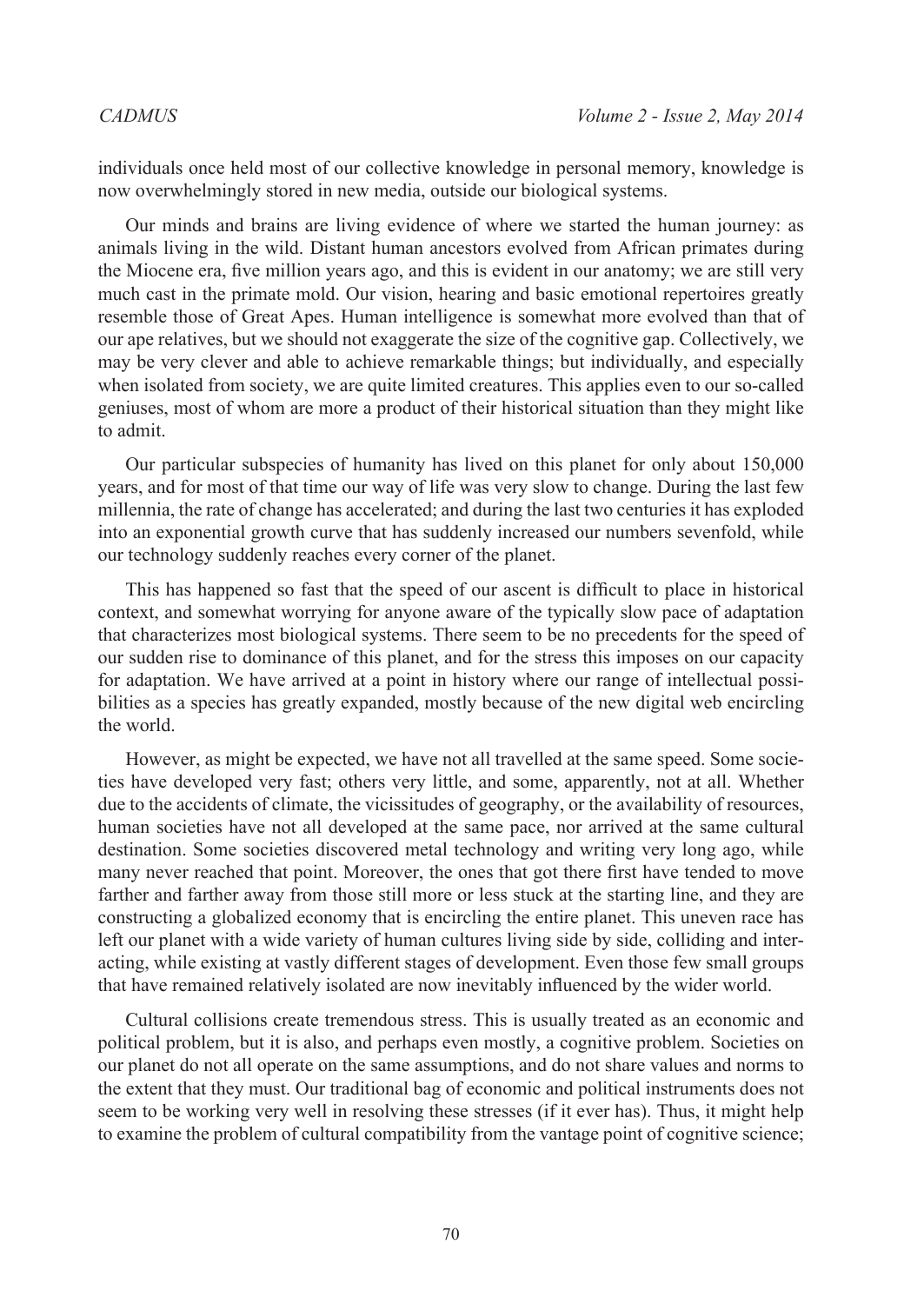that is, by looking at the world as if societies were primarily systems for governing thought and memory, and only secondarily concerned with what we normally call government and economic growth.

We have good reason to believe that dissonance between cultures has much deeper roots than a mere mismatch of specific values and norms. The sources of disagreements between any two cultures at roughly similar stages of historical development, such as between the subcultures of Christian Europe, are fairly obvious, and attributable mostly to the pursuit of incompatible self-interests. So are disagreements between say, Russia and *"Collective cognitive power is more a function of the society as a whole than it is of its individual members."*

China, or between Pakistan and India. But the sources of disagreements between small tribal groups and the large national governments that exist in Asia, South America, and Africa, or between hunter-gatherers and any developed modern state, are so deep that one wonders where to start.

This may sound like the myth of progress: well, yes it is, but without any moral implications whatsoever. So-called developed societies are not necessarily more moral, nor are their citizens necessarily any more intelligent, in terms of innate potential; quite the contrary. But it would be foolish to deny that the president of, say, Citibank, or the chief scientist at CERN does not possess massive cognitive advantages over their counterparts in a Stone Age hunter-gatherer society in the Amazon, regardless of whether they would prove, on closer examination, to be on equal moral or intellectual terms.

The reason for this is that it is the larger cognitive *system* that matters most, not the individual. Collective cognitive power is more a function of the society as a whole than it is of its individual members. Intelligence, as manifest in such things as new technologies, and complex ways of life, is largely a product of a collective system that coordinates the intellectual resources of an entire society. The collective cognitive system even exerts influence on gene expression during development. By means of this kind of influence, social systems can profoundly influence the way individual brains develop, and the way growing minds allocate their inborn resources.

Before the twentieth century, societies that were very far apart in cognitive resources tended to be geographically isolated from one another (with some notable exceptions). We can easily forget how much of the Earth was still very difficult to explore a mere two centuries ago, and how little we knew of societies that were far removed from the hot spots of development. The globalization of economic activity has brought many of those societies, isolated from the mainstream in terms of collective cultural experience, into close proximity and inevitable collision with the mainstream. Like it or not, we all now share a common economic and communication space.

Moreover, that space is getting crowded and more complicated. Some small societies still live in the late Stone Age and continue to exist as hunter-gatherers, without writing, agriculture, or metal technology (as most humans did until 10,000 years ago). Others are locked into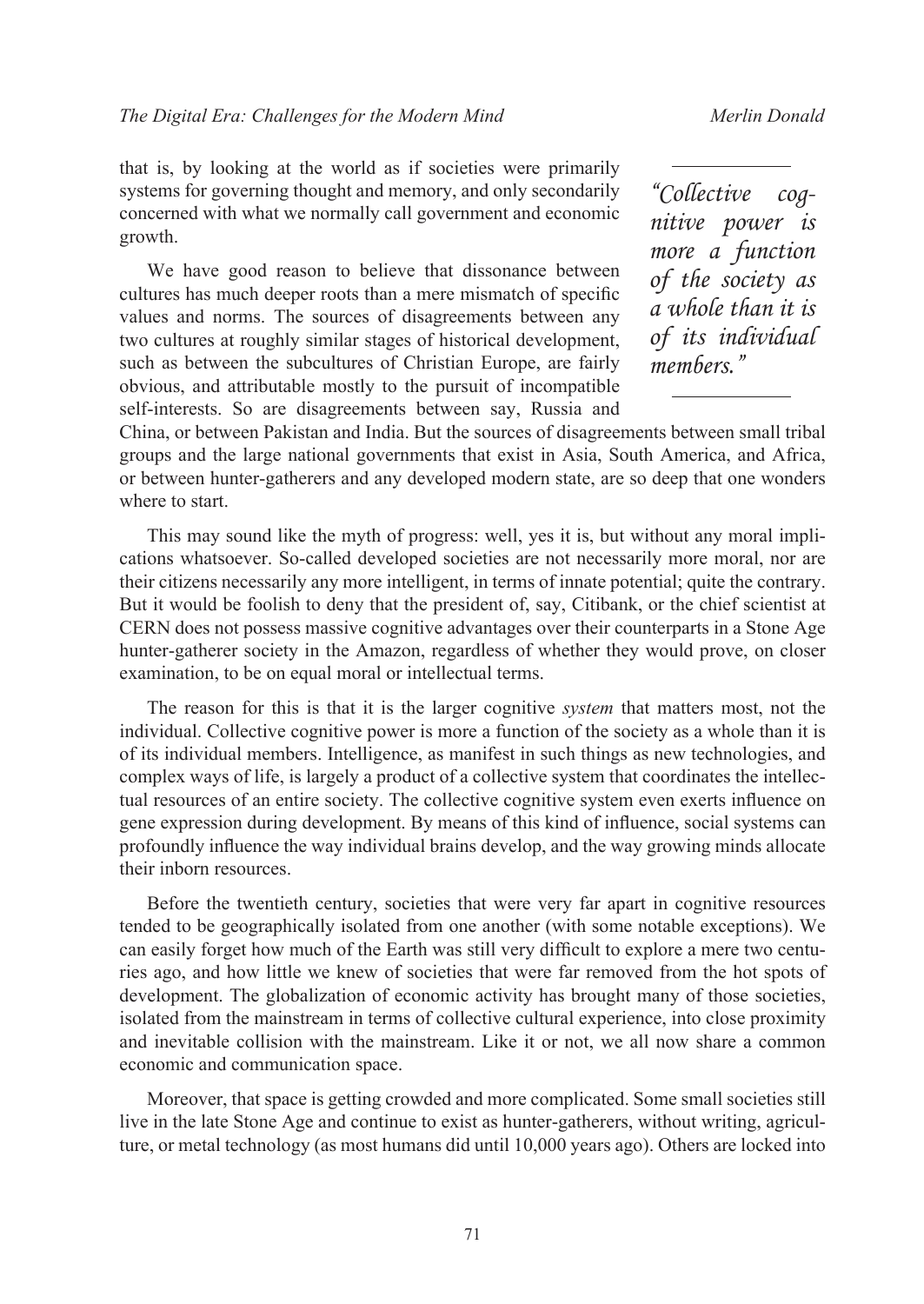various historical prisons. Even some highly literate societies still maintain theocratic rule, living and governing as many societies did a few hundred years ago. A few secular high-tech states have completely broken with the past, and have come to dominate the planet, not through any superior moral force, but rather through their overwhelming success in merging technology with social organization to create a powerful new apparatus of thought and invention.

This recently achieved global power is cognitive power. Societies that master it dominate because they have an institutionalized system to merge technology and knowledge, and a collective apparatus of thought and memory incomparably more powerful

*"How can we design a system that will harness the collective intellectual and adaptive power of the human species?"*

than anything we had before. Moreover, this revolution is just starting. It will go much further.

The question is: how can we design a system that will harness the collective intellectual and adaptive power of the human species? We cannot afford to underestimate the scale of the challenge facing us. The variety of human tribes, nations, and multicultural entities on the planet is truly staggering, and we are all now marching toward a kind of global forced marriage, largely because of the spread of communication technology and rapid transportation.

Technological change imposes challenges on society. The juxtaposition of so many disparate societies represents a historical convolution of human history and prehistory back upon itself that amplifies both the size and number of challenges. It is as if all periods of human history were suddenly present at once: all the migrations and diasporas, all the tragedies and victories and great inventions, all the strange ideas, all the different habits and customary practices, suddenly present at once, in a global collision.

All this complexity needs governance, and a governance structure is gradually emerging, consisting of a rather loose collection of institutions and governments, dominated by several large super-powers. There is a new elite emerging, as well as a ruling international culture. However, this new elite does not reflect the full complexity of world cultures, and it is questionable, first, whether it wants to govern at all; and second, whether it has the internal resources to deal with the difficult problem of world governance if it should choose to accept the challenge to try.

In fact, the new elite governing class is drawn from a fairly narrow sample, and reflects a fairly homogenous international culture, one that has been very recently developed in concert with a massive application of new technologies. This has entrenched a way of thinking that can be characterized by certain unique features, which have been institutionalized in the more elite schools and universities.

What I am suggesting is that the cognitive style of the new elite might well be regarded as its distinctive and identifying feature. I have suggested a label for this new cognitive style: "theoretic" culture, that is, governance by abstract theories and analytic thought.<sup>[2](#page-11-1)</sup> International standards and control systems are now vested in non-biological memory devices. Examples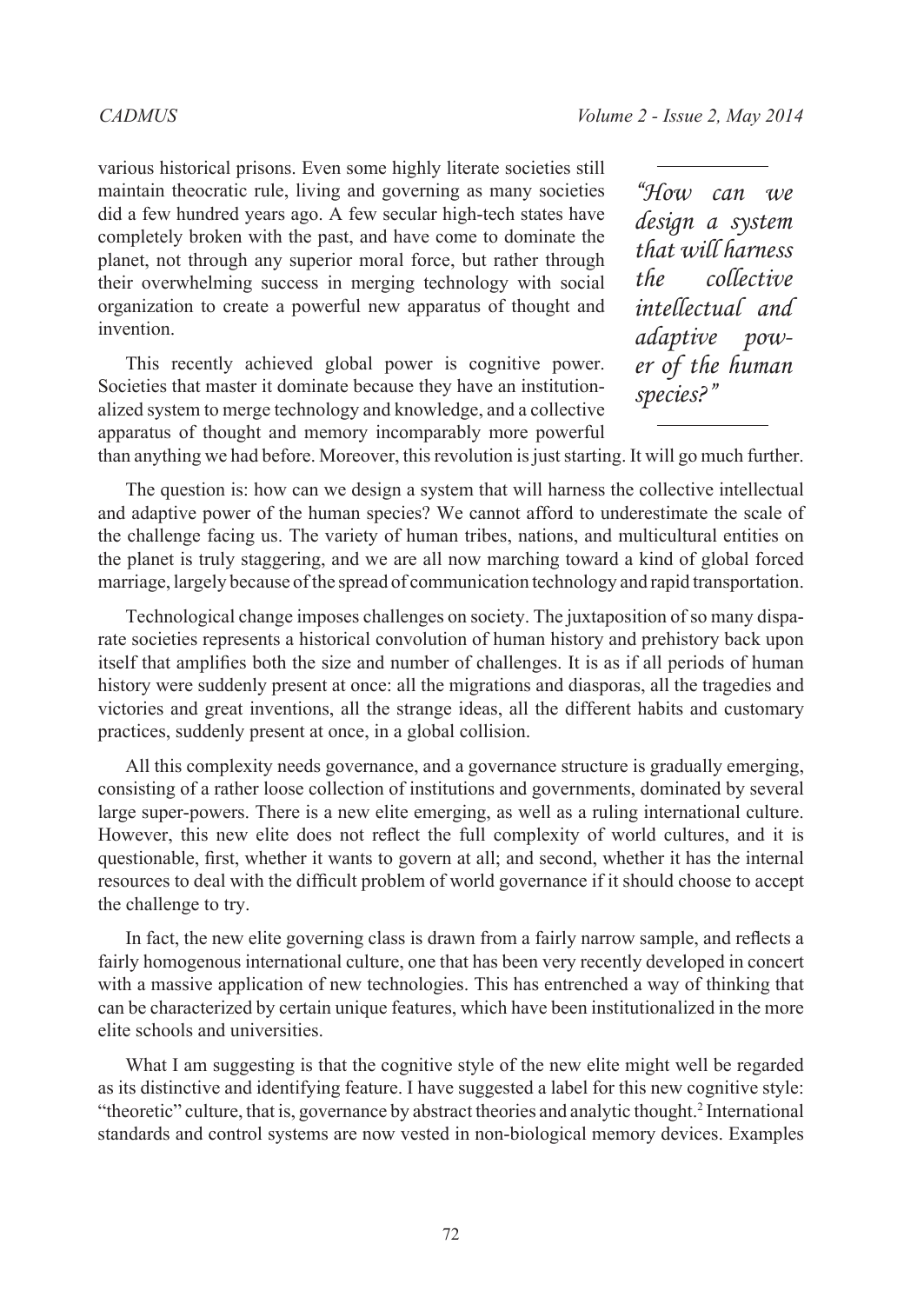can be found in the vast archives of legal codices, for example, in the archives holding the documents spelling out the Law of the Sea, which far exceed the personal memory capacities of experts in the field; or in scientific instruments that anchor world-wide standards of measurement in physical devices (such as the atomic clock); and in complex human-machine networks that link the minds of human beings into a complex web involving computers and other electronic devices, as in the control systems for nuclear weapons. All of these

*"Plato famously complained that reading would make us mentally lazy."*

examples show how dependent our society has become on system-level networks, rather than on the memory capacities of individuals.

The theoretic mode extends to the sampling statistics and monitoring strategies of governments and corporations; they now rule by means of abstract models and large-scale analysis of metadata banks. Personal whim may occasionally override the theoreticians' work, but for the most part the system is driven by abstract models and technologies.

This new system of cognitive governance stands out, when compared with governance systems from the recent past, let alone the more distant past. Whether we realize it or not, national and ethnic origins have become largely irrelevant, except inasmuch as such things may affect the way the new cognitive system works. The members of the new elite have been educated into a common culture more closely tied to the new digital media than to the traditional guideposts that once defined cultures. They are entering a unique cognitive-cultural ecology, which will have its own distinctive way of regulating the thoughts and memories of its members.

The graduates of the top universities in the world are moving into a world where knowledge is mostly out there, rather than inside the head, and decisions are made by hybrid social networks that merge humans and machines. They are entering an emerging new culture, and need to accommodate the novel demands of that culture. They need to develop new ways of allocating their personal cognitive resources.

A new ecology implies a new set of challenges, and three potentially serious flaws of the new theoretic culture stand out. These concern (1) individual autonomy, (2) trust; and (3) priorities: human versus machine-driven.

### **2. Challenge #1: Autonomy and the Externally Programmable Mind**

The new media have made us more externally programmable than ever before. This means we are subjected to a constant bombardment of highly controlling messages and images. This situation is not new in principle; Plato famously complained that reading would make us mentally lazy. However, it is certainly novel in terms of the intensity, scale, rate of change, and sophistication of the new media.

The notion of external programmability can be traced back to the invention of writing. When a person becomes literate, whether in the limited sense of just learning how to read, or in the broader sense of reading widely and critically, the brain is permanently changed by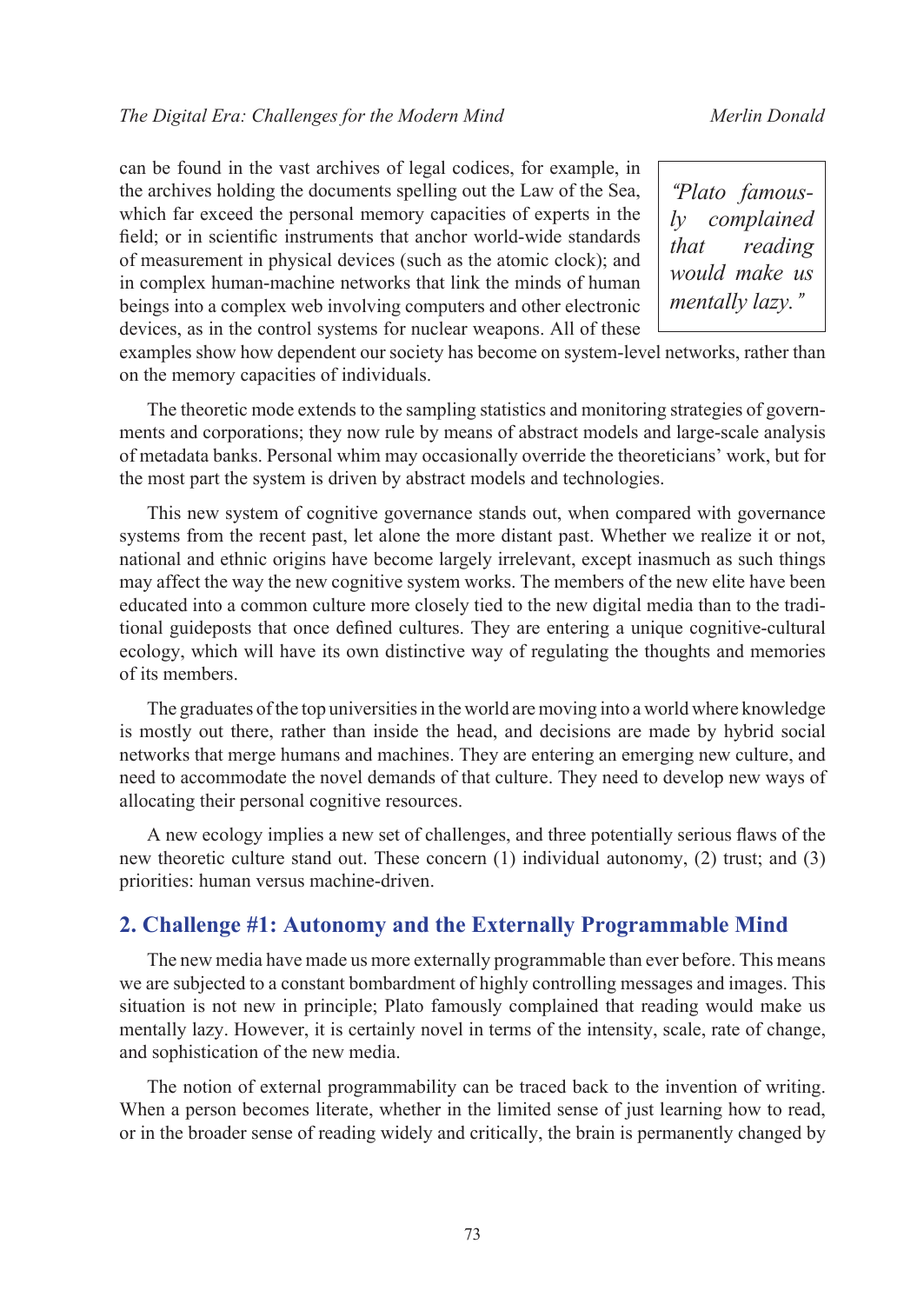the experience. The scientific study of acquired dyslexia has shown that the brain of a person who learns to read acquires a new wiring pattern that creates a "cognitive architecture" – that is, a subsystem within the brain that automatically carries out the various complex sub-operations involved in reading.

The cognitive architecture of reading is interesting because we know the reading circuitry of the brain did not evolve as such; writing was not invented until about 5,000 years ago, very long after the modern brain reached its present form. Moreover, the vast majority of the world's languages have no indigenous writing system, and yet any neurologically normal child from any remote corner of the preliterate world can learn to read. This is strong evidence that the neural architecture of reading is not innate; rather, it is installed in the brain by culture and technology. The corollary is this: in principle, *technology and culture can change the brain's functional architecture*.

The same principle applies to the subsystems of mathematical skill, and other cognitive skills that depend heavily on external symbolic devices and scripts, such as those involved in musical performance, or the graphic arts, or computer programming. Recent imaging experiments have shown that the internal organization of several brain areas changes when a person acquires numeracy and literacy skills. Regions normally used for other purposes are "cannibalized" or redeployed, and as the brain becomes entrained to any new symbolic interface, it rewires its circuits accordingly, setting down new functional pathways and reallocating resources.

This ability to rewire internal functional circuits, is a reflection of the extraordinary plasticity of the human brain, especially of the cerebral cortex. However, plasticity renders us vulnerable to external programming. When we learn to read, the images of words in our native tongue acquire great intrusive power, because they can no longer be treated just as normal environmental stimuli; once the brain's circuits are altered, these images tap directly into automatic neural circuitry. External symbols can thus evolve into "cerebral Trojan horses," triggering automatic circuits in our brains, like it or not.

This makes us highly programmable, in the sense that, once our cognitive architecture has been altered, our minds can more easily be manipulated by people who are skilled at triggering those deep automatic responses in us – such as writers and film directors, or more dangerously, marketers who use explicitly cognitive techniques of persuasion. A good film, book or advertisement can quickly set up a mind-state that has been carefully designed and powerfully scripted, and which is very hard to resist; this is due to those Trojan horses planted in our brains, which continue to proliferate as we enter adulthood. This is the basis of presentday "cognitive engineering" by writers, film directors, advertising designers, and various other kinds of media producers, employed to manipulate our states of mind. The objective of cognitive engineering is to manufacture, not material products, but states of mind. It has enjoyed a great increase in relative power in recent decades, with sophisticated new media, supplemented by systematic psychological and social research.

Not all these influences are used maliciously or dangerously; most are not. However, some are, and the potential for mass manipulation is significant. Just as automatic weapons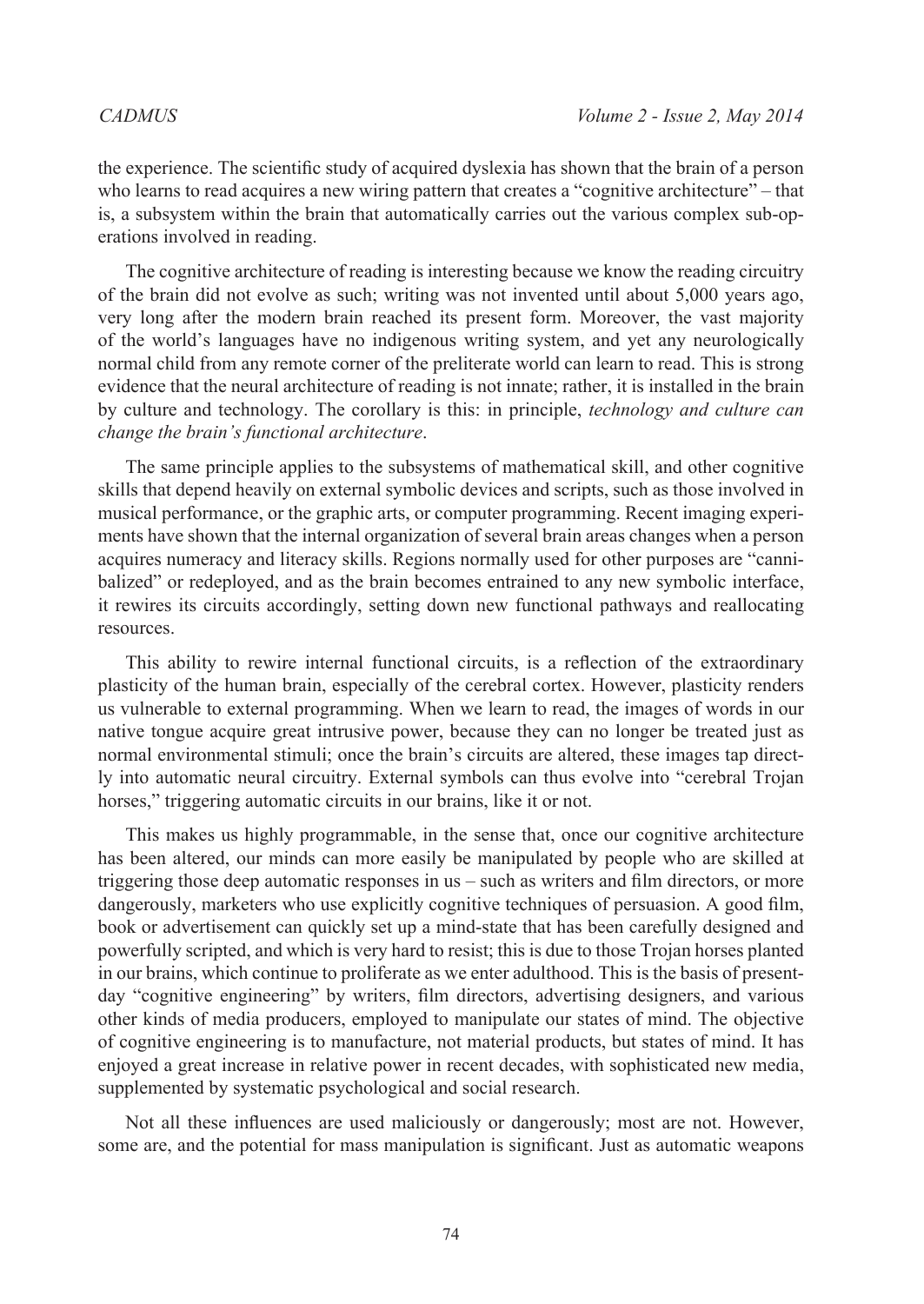make it easier to wage a war of terror, the new media open up new possibilities for mass cognitive influence. Regardless of the benign intentions of the majority, the fact remains that training in the use of symbolic systems opens the mind to outside influence and leaves it vulnerable; this is given of modern life. We are made this way by our bond with technology, and we have no choice in the matter, given the obvious cognitive benefits associated with developing such a powerful interconnected system for thought and memory. This connectedness can add enormously to our experience of life.

However, our increased vulnerability to intrusive cognitive engineering is a good reason to think very carefully about how we use our digital power over the growing brains and minds of children. Digital natives they may be, more skilled perhaps, but also more vulnerable, precisely because they are so wired into the system. We may campaign for open access to the Internet, and against censorship of any kind. This appeals to liberal values; but it also exposes the brain to an unstoppable plethora of powerful external factors, and renders the individual vulnerable to disintegrative forces that break up attention, and can prevent the formation of a coherent personal identity.

To mitigate this danger, students need to be trained in a new kind of cognitive guerilla warfare: how to see through, and resist, such powerful forces of persuasion. Professional training usually achieves the opposite, socializing the student into a pre-existing set of ideas and symbols, so that they fit nicely into a slot in a managerial flow-diagram, and are unlikely to insist on thinking for themselves. The ideals of education once emphasized the cultivation of personal autonomy and judgment, rather than specialized job training; never in history have these ideals been more important than they are now.

# **3. Challenge #2: Building Networks of Trust in a Digital World**

This concerns the problem of how to construct and maintain networks of trust in an open digitally connected society where anonymity is easy, deception is even easier and much harder to detect, and influence can be far more subtle and devious than it is in traditional social life.

All humans, even those living in hunter-gatherer societies, live in communities in which the cognitive work of thinking and deciding is distributed across the members of the community, and supplemented by whatever symbolic technology is available. This kind of arrangement produces a space in which trust becomes possible between people who do not live in close proximity. It works best when the members of a community are in agreement regarding certain ideas and habits that make cooperation and division of cognitive labor possible.

Written documents were important in extending the range of trust, by aligning values and belief in large populations. Classical civilizations used writing to manage their largerscale communities, and this was an important step that enabled rulers to extend their control far beyond the boundaries of relatively small kinship groups. Material artifacts such as monumental buildings, art, and libraries also served to maintain a zone of trust, and a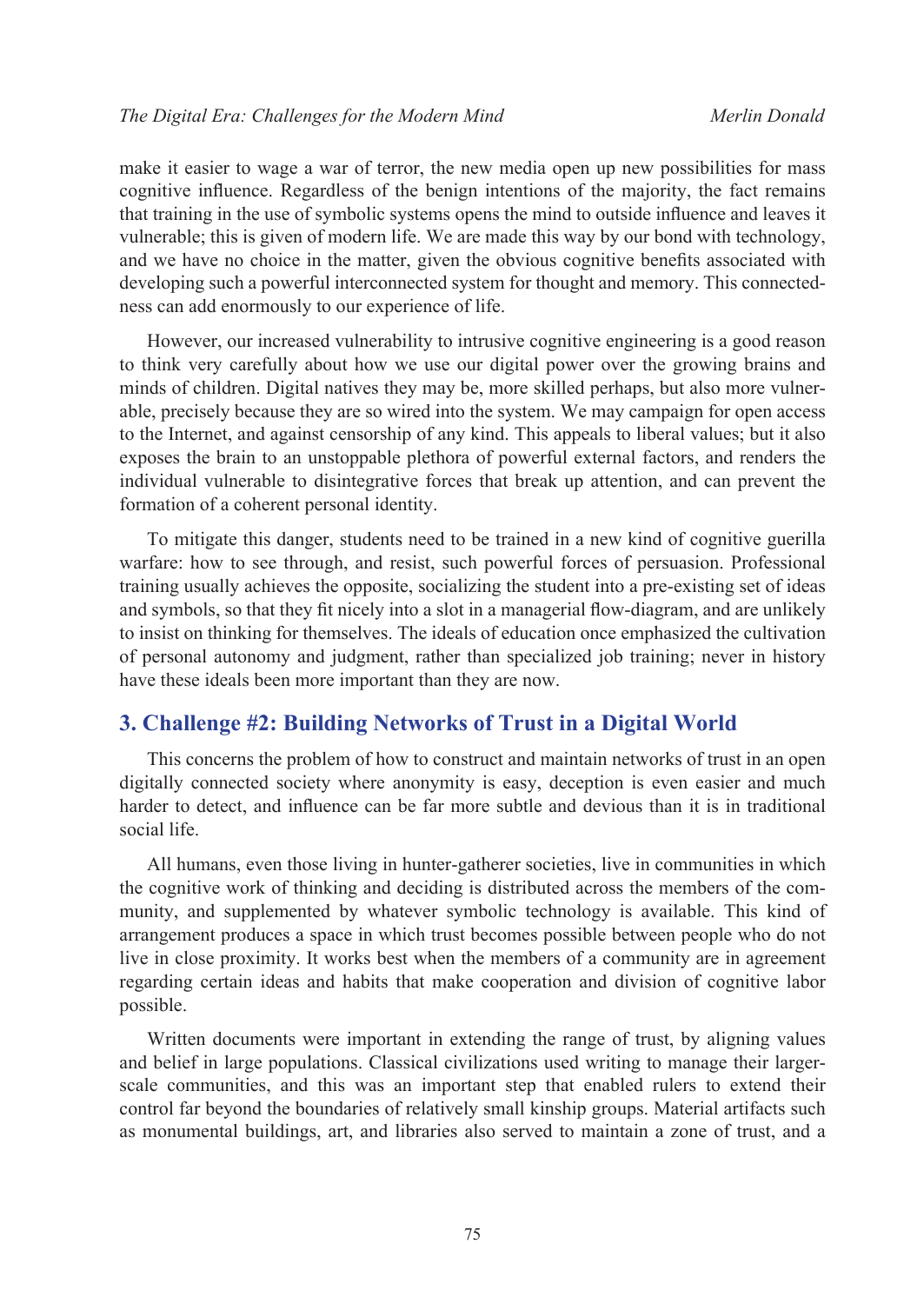common universe of discourse, by defining a set of symbols and values over generations, and helping perpetuate the kinds of cognitive arrangements that make a large community of mind function effectively.

The cognitive arrangements that establish alignment, and control the flow of ideas and memory representations in a community may or may not correspond to what is conventionally known as "government." In theocratic systems, the two were usually identical. In more complex societies, this was not necessarily the case. For example, in Medieval Europe military power lay in the hands of kings, whereas cognitive governance was mostly determined by the Church hierarchy, which controlled most legal and educational institutions. This separation of power probably aided the gradual breakup of old power monopolies in the West.

Religions and legal systems, usually backed up by military force, were the traditional vehicles, as well as products, of this alignment process. The digital world (backed by military and economic force, albeit more indirectly) carries the same process one step further, because individuals must enter into a far more intimate and personal embrace with the new technology, and thus with the ideas and symbols communicated by the media. Digital culture has much more sophisticated weapons to work with than traditional societies, and the virtual worlds created with technology can become subjectively hyper-real, and even more intense and persuasive than the "real" worlds of traditional social intercourse.

Of course, traditional communities of mind could also bully and coerce; they were not always benign. It would be naïve to expect that digital culture will be any different. To achieve any degree of effective cooperation and alignment in a digital community, the same ancient need for establishing reliable circles of trust will still be there. However, there are enormously complex challenges involved in establishing a satisfactory degree of trust in a digital environment; it is obviously not going to be easy to achieve.

At all levels of society, trust is paramount, because trust supports two of the human brain's strongest preferences: predictability and familiarity. It also reduces stress; a perpetually vigilant, hyper-alert brain is a stressed brain. The shared machinery of cognition cannot function without a framework of predictability and familiarity. To achieve this, members of a community have to be in sync with one another, more or less as the gears of a clock must be in sync. Absolute universal trust is an impossible ideal, and all communities inevitably have cheaters. But circles of trust are essential in any functioning social-cognitive system, and a common universe of discourse is particularly indispensable in a democracy.

However, the Internet is wide open, to a degree that is historically new. A reasonable balance between openness and cognitive alignment has always been hard to find in human history. Educational systems have played a crucial role in preserving and transmitting cultures across generations; traditionally, they have provided and protected the shared visions that made communities of mind work. But the electronic universe is radically different, because it has multiplied the number of visionary options by many orders of magnitude, making circles of trust harder to rely on. Digital natives may figure this one out eventually, but in the complex world of the Internet, finding a solution will not be easy.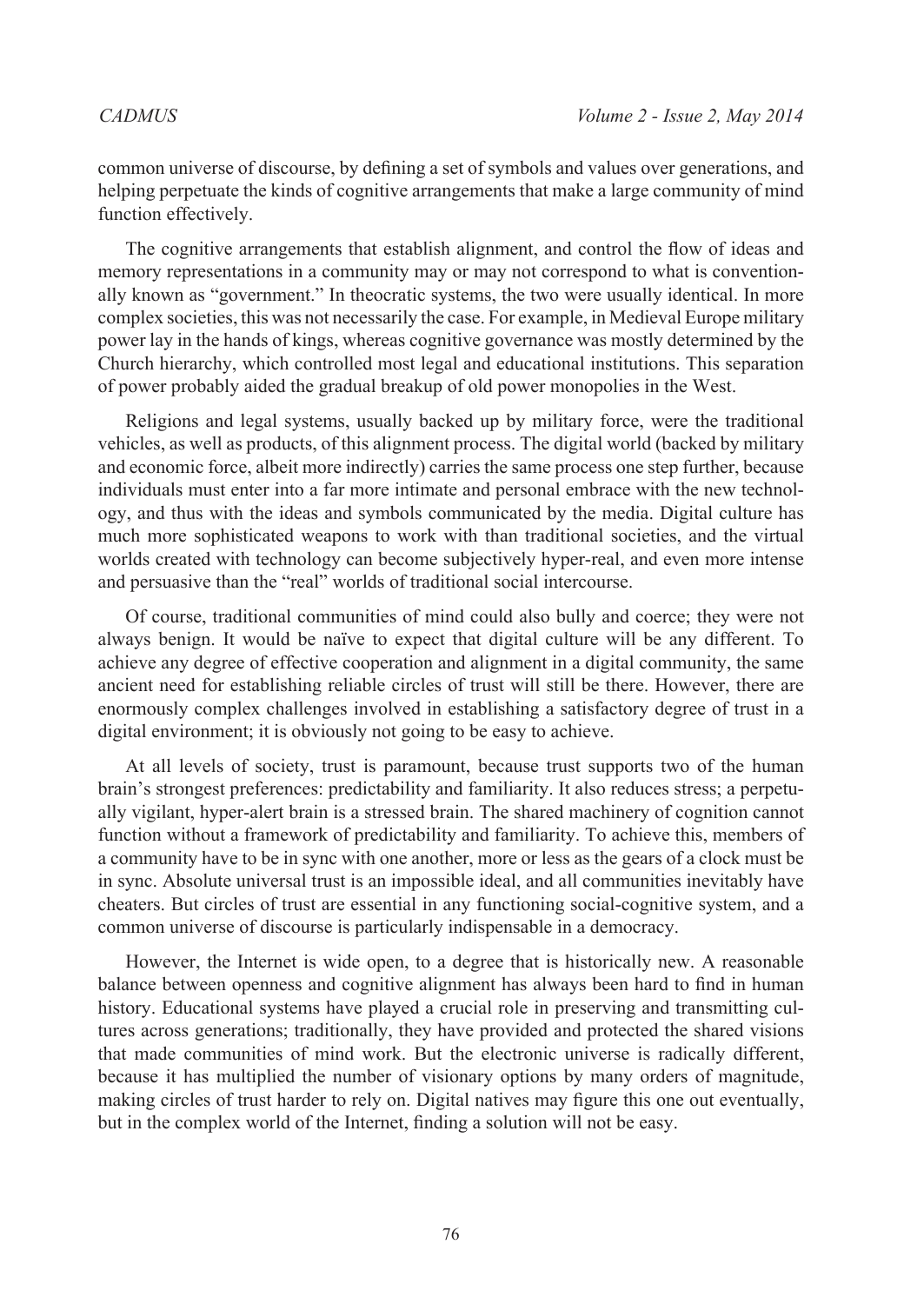In the current world order, cognitive governance is very widely distributed, and there is no single center of ideational power. This may be seen as a weakness, because cognitive governance has always had a visionary aspect. Shared worldviews keep communities working reasonably well, because they are the basis of trust, encouraging altruistic behavior among the members of the community, and reducing the sources of violence.

The new cultural astronauts will need a home planet, like previous generations. They will need a common culture to unite them in a world they can trust. This means they will need a common culture offering a level of trust comparable to that of traditional cultures. It is not obvious where this will come from.

# **4. Challenge #3: Moving from Machine-centered to Human-centered Governance**

The modern digital economy is increasingly influenced by considerations that are largely or entirely machine-driven. By machine-driven, I mean that the economy is dominated by algorithms and mathematical formulae that are linked directly to computers and the Internet, and dominate the context of decision-making, to the point where they are more important than the humans who are supposedly controlling the process. The theories that are fed into the system have come to dominate it, because the algorithms in question are now *causal*; that is, they are harnessed to various devices that search, analyze, and compress enormous clouds of data that are inaccessible to the human mind without further machine processing.

The intricate corporate and financial systems that dominate the global economy are run by highly focused distributed cognitive networks that co-opt a huge proportion of the world's resources (both human and nonhuman) for their activities, and routinely make major decisions independently of any consideration of the long-term common good, or of elementary human needs such as hope, identity, and a sense of purpose. Their resources are tied up in intricate political systems that are also digitally wired and economically tied to a machine-driven agenda. The competitive economic framework of human life is tied closely to short-term bottom lines, and those are not based on basic human needs such as the need for security, trust, and meaningful work. Rather, they are usually based on numerical calculations performed, for the most part, by robots and algorithms, without much human intervention.

Although many key decisions continue to be made by individual human beings, they are limited to devising personal strategies for surviving in a machine-dominated economy where data are seldom provided without machine support. The sheer speed of interconnectivity within the digital world, and the kinds of short-term incentives that shape so many corporate and government decisions, are creating an international decision-making apparatus that is determined much less by human needs (even simple-minded needs such as egotism, rivalry, and domination) than it once was. This is not all bad; the psychological needs of kings and potentates were not always a good basis for government. But if we assume, as we must if we are orthodox Darwinians, that human governance systems must ideally serve the long-term welfare and survival of the human species, the machine-driven modern world does not appear to bring us closer to the ideal; in fact, it may be drawing us further away.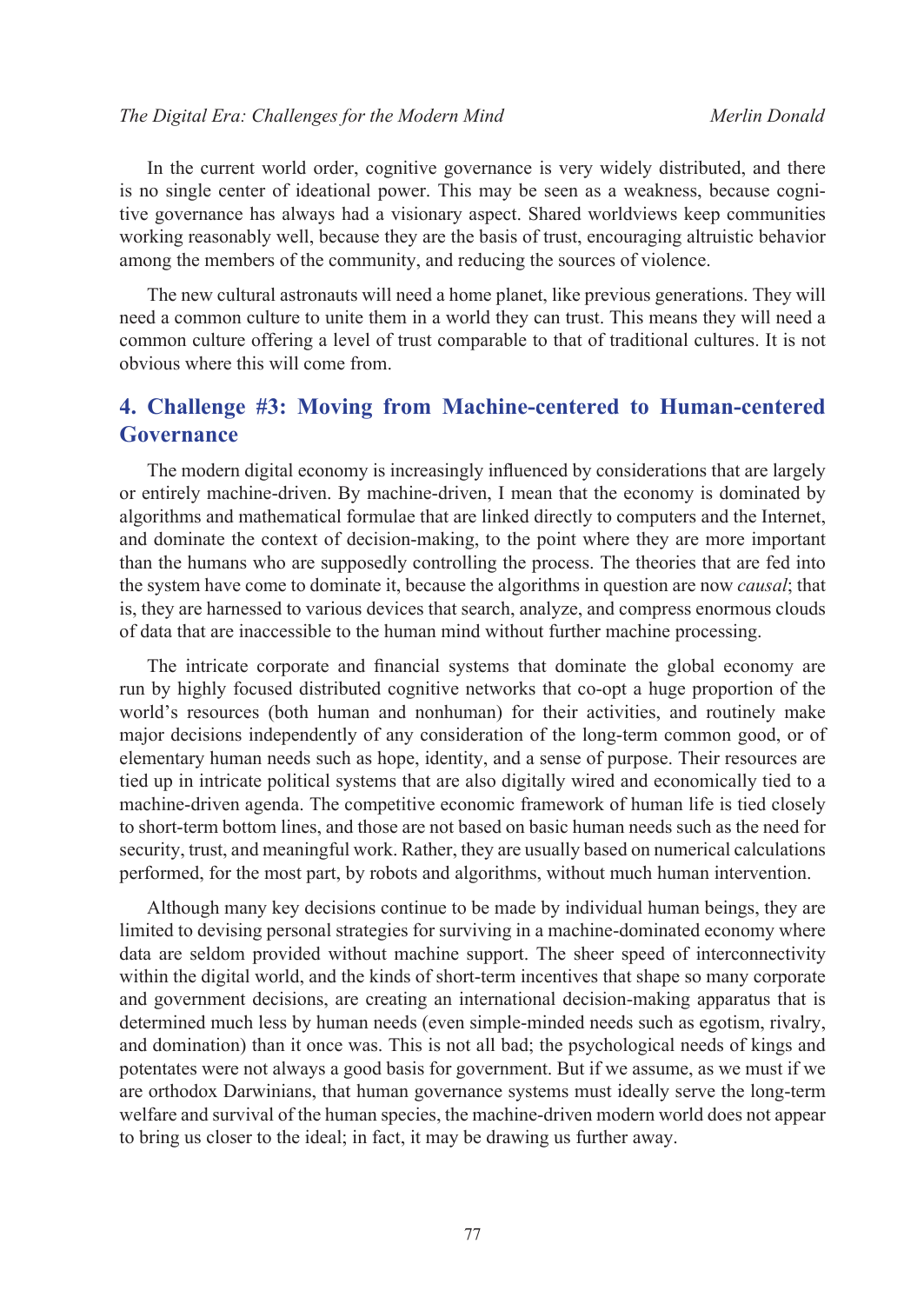Some political leaders genuinely wish to guide our shared cognitive system toward an agenda that is more human-friendly and less machine-driven, but the present system of economically-mediated control makes that extremely difficult. Moreover, the speed of technological change cannot easily be slowed, and has created unprecedented pressure on our collective intellectual capacity as a species.

Finally, a caveat: to reiterate a point made earlier, the personal cognitive capacities of human beings are highly over-rated (this includes our so-called geniuses). Some people may appear to be incredibly clever if they are fortunate enough to be functioning well in a coherent community of mind, largely because our digital networks provide them with such formidable resources. In other words, when married to an effective network, and in possession of the right combination of genes, we can be made to look, as individuals, much smarter than any of us would look if left entirely to our own resources. Geniuses are the lucky possessors of particular talents sought after in a particular historical context. Social networks function as search engines, and when they find what they need in the form of a relevant talent, they can shower that particular individual with great rewards.

*"Our current educational system needs to be re-invented for a twentyfirst century world where global governance and high technology are inevitable partners in setting a cognitive agenda that is more sensitive to the human beings it supposedly serves."*

Specific geniuses are wedded to specific cultural contexts. The hybrid system humanity has built over centuries, with its clever hardware and software, is extremely effective in exploiting such talent. It now has an endless supply of trained and well-supported specialists, and a seemingly infinite system of stored knowledge. But at the same time as the new cognitive ecosystem has produced such remarkable change, it also has the potential to stress the human species to an unprecedented degree, because the distributed system is stressing the brains that sustain it.

The modern mind is exposed to constant change. This in itself is a very large deviation from our historical preference for generational stability and familiarity. Modern consciousness is confronted with too many choices, too much information, and too much uncertainty, without a common world view. History tells us this will cause us eventually to fail, unless we find some way to tailor the system to meet the needs of individuals. One civilization after another has had to fight to establish some degree of stability and intellectual cohesion. We are no exception, but the stakes are higher. If our global system collapses under its own weight, it is not clear what kind of system, if any, will be in a position to follow.

# **5. Conclusion: The Need for a Post-theoretic Governance Strategy**

The new cognitive ecology is exciting, creative, and potentially very dangerous and destabilizing, because we have made very little progress in addressing the concerns outlined